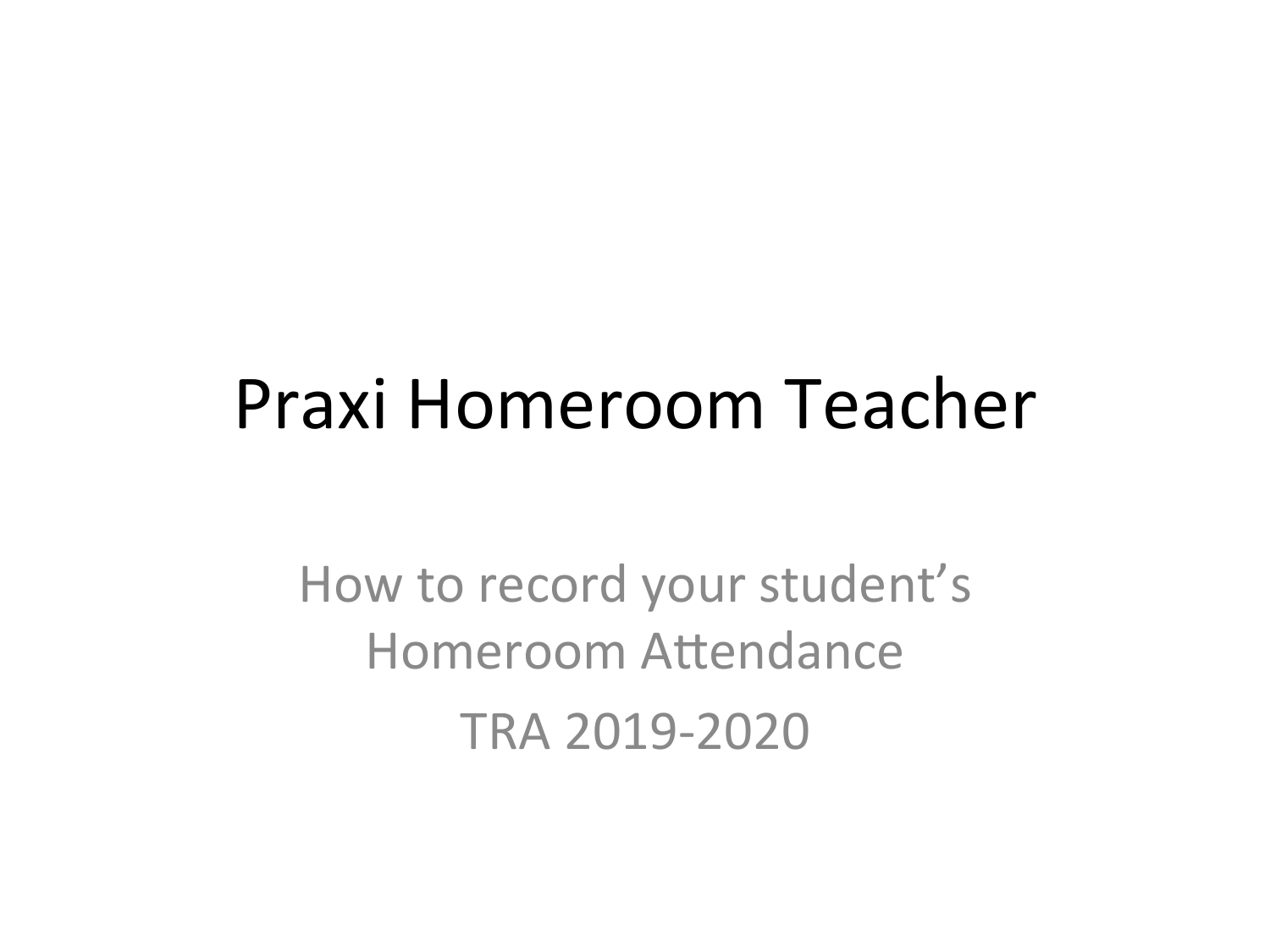## **LOGIN**

## You MUST log in with the Teacher link you were sent. **You CANNOT log attendance from the Parent Portal!**

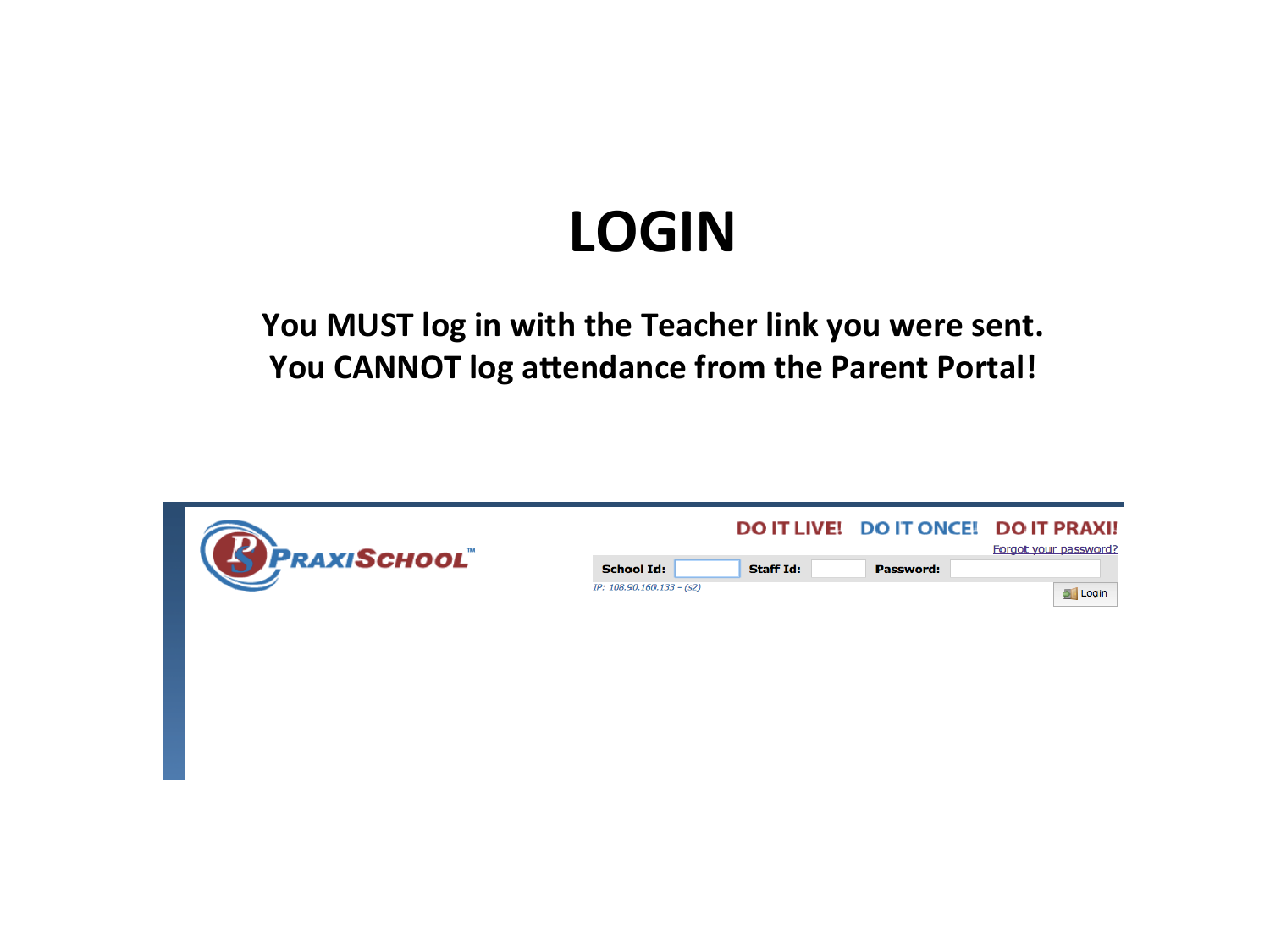When logged in as Homeroom Teacher, you will initially see this screen. There are many items visible, but you will ONLY need to click on CLASSROOM

|                  | <b>PRAXISCHOOL</b>    | <b>Settings</b><br>Logout<br><b>Classroom</b>                                 |                                  |
|------------------|-----------------------|-------------------------------------------------------------------------------|----------------------------------|
|                  | <b>School 6641</b>    | ES.<br>$\overline{u}$<br>阿                                                    | 1079-Mr. Snurd (s2)              |
| A                |                       |                                                                               |                                  |
| N                | <b>Announcements</b>  |                                                                               |                                  |
| N                |                       |                                                                               |                                  |
| 0<br>U           | <b>Updates since:</b> | 07-21-2019                                                                    |                                  |
| N<br>C<br>E<br>M |                       | <b>C REW</b> Assign Staff Security from Staff File -- August 14, 2019         | Admin Staff                      |
|                  |                       | <b>O</b> Volunteer Hours -- August 7, 2019                                    | Admin   Accounting   Registrar A |
| E<br>N           | 田野                    | **Don't Forget to End Your School Year - INSTRUCTIONS BELOW -- August 1, 2019 | Admin A                          |
| -                |                       |                                                                               |                                  |

s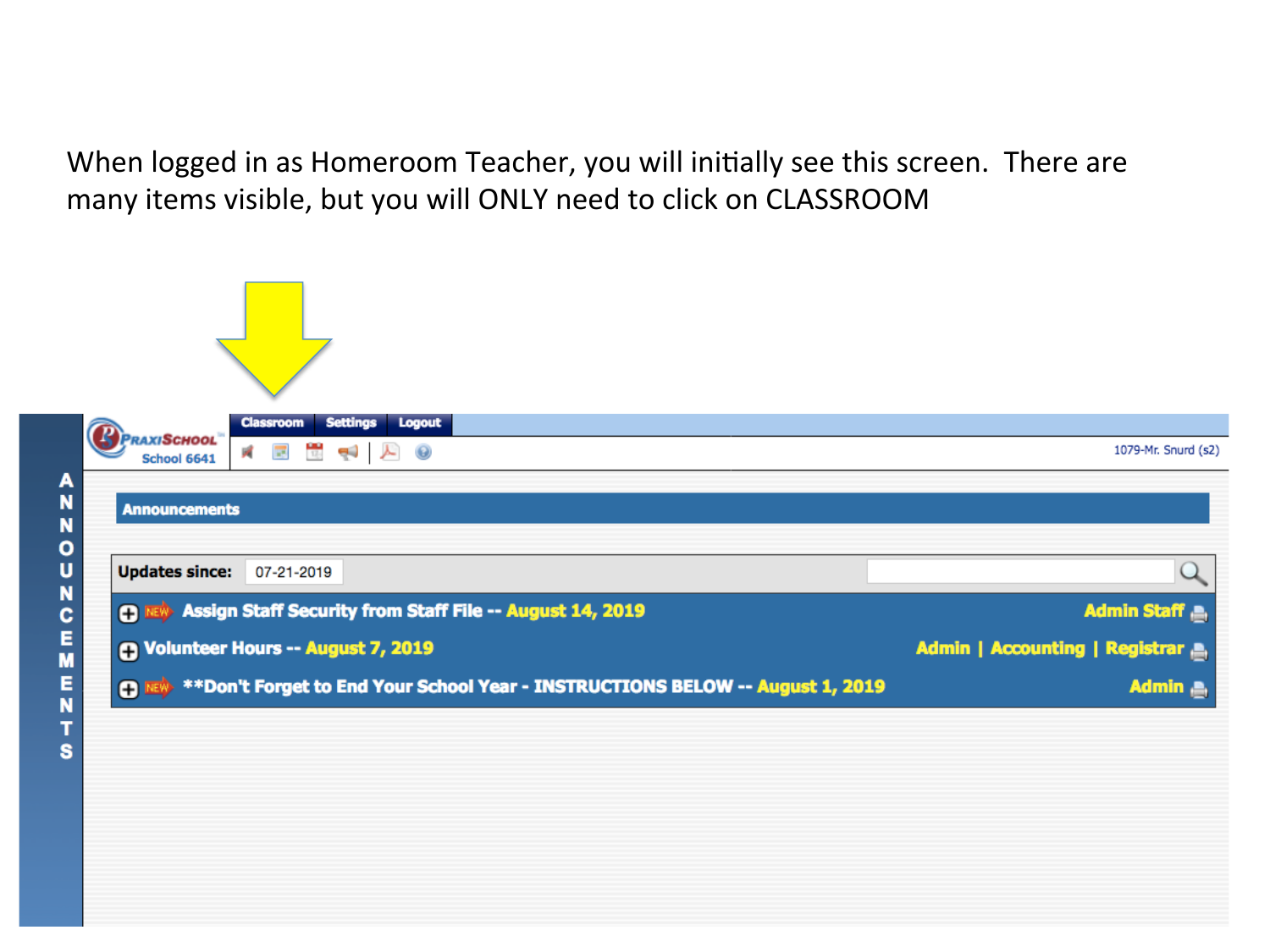From the drop down box, click on the word Classroom.

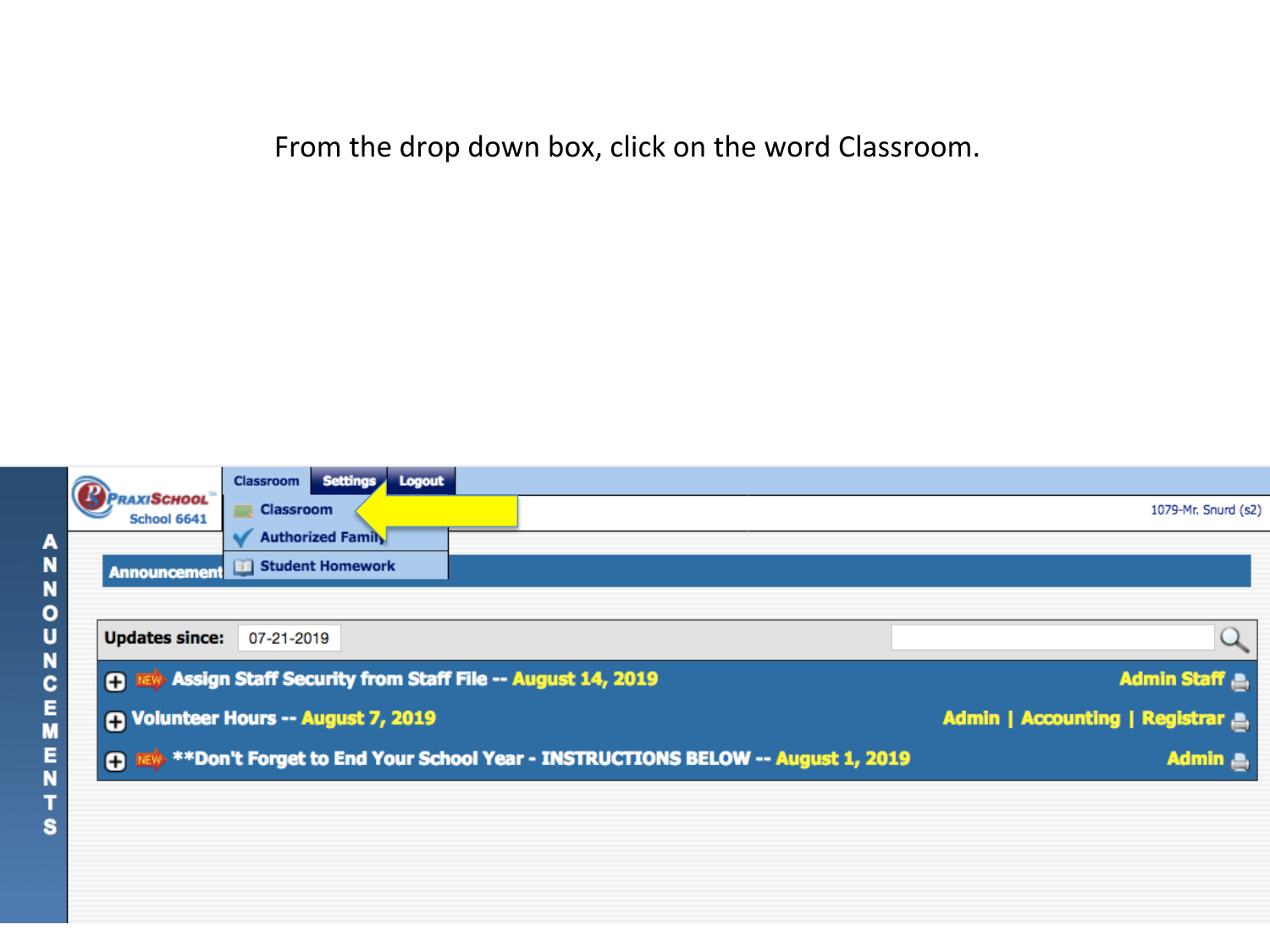At the bottom of the screen, you should see your Homeroom and your name as teacher. (We have set up a humorous fictitious teacher and student for this demo!) You can see that this is Mr. Snurd's Homeroom Class.

NOW you will click on the Classroom link where you see the yellow arrow.

| <b>PRAXISCHOOL</b>                                                                                                                                                                                                                                                                                                                                                                                                                                                               | <b>Settings</b><br><b>Classroom</b>                                                                           | Logout                                                                                                                            |                                                 |               |                                            |          |                                              |  |  |                                                                                                                        |                 |                                           |                                                           | 1079-Mr. Snurd (s2)                    |
|----------------------------------------------------------------------------------------------------------------------------------------------------------------------------------------------------------------------------------------------------------------------------------------------------------------------------------------------------------------------------------------------------------------------------------------------------------------------------------|---------------------------------------------------------------------------------------------------------------|-----------------------------------------------------------------------------------------------------------------------------------|-------------------------------------------------|---------------|--------------------------------------------|----------|----------------------------------------------|--|--|------------------------------------------------------------------------------------------------------------------------|-----------------|-------------------------------------------|-----------------------------------------------------------|----------------------------------------|
| School 6641<br>Classes<br><b>Class:</b><br>1221 - Homeroom -<br>Mr. Snurd<br>≫<br>$\bullet$                                                                                                                                                                                                                                                                                                                                                                                      | ë<br><b>ER</b><br><b>Classroom</b><br><b>Current Session</b>                                                  | $\bullet$<br>ns<br>Grd: MS/HS 1079 - Mr. Snurd                                                                                    | <b>Ill</b> Assignments<br>Row Height 20 $\circ$ | A+ Grade Book | Communications<br>m 01 t 01 w 01 t 01 f 01 | Enrid: 1 | <b>Reports</b>                               |  |  | <b>Assign Seats</b>                                                                                                    | GP <sub>1</sub> |                                           |                                                           | 08-25-2019<br>08-12 thru 10-11 2019-20 |
| <b>Grade Book / Classroom</b><br><b>Rounding</b><br><b>Components</b><br>Calc By<br><b>Report Card</b>                                                                                                                                                                                                                                                                                                                                                                           | $0 \circ$<br>places<br>≎<br>Percent<br>$\hat{\mathbin{\circ}}$<br>Grade<br>$\hat{\mathcal{C}}$<br><b>Both</b> | Marked Components On Card<br>Show Only Components On Card<br><b>⊘ On I/C Clear Grade</b><br>$\vee$ L/P Desc<br><b>Incompletes</b> | <b>No</b>                                       | Avg as Zero   | <b>Rows</b><br>$\overline{v}$              |          | Cols <sub>5</sub><br><b>Print Lunch Rect</b> |  |  | <b>Show on Portal</b><br>□ Hide On Portal<br>Score<br><b>⊘ Component</b><br><b>⊘</b> Comments<br><b>Assignment Avg</b> |                 | n<br><b>Assignment Widget Title From:</b> | Weight<br><b>Nbr Grade</b><br><b>Detter</b><br>$\Box$ GPA | <b>⊘</b> Incomplete                    |
| N/A Lesson Assignment<br>(You do not need to click header row.<br>Search Classid / Subject / Teacher<br>Search:<br>After Selected, Press Enter or Tab or Click Out of Search Box)<br>id Course<br>Teacher<br>Enroll Room<br>Grade CourseId<br><b>Grade Scale</b><br>Thu<br>Fri<br><b>Rows</b><br>Cols<br>Comm<br><b>Rnd Grd</b><br>Mon<br><b>Tue</b><br>Wed<br>Mr. Snurd<br>MS/   1156<br><b>TRA Scale</b><br><b>Yes</b><br>Homeroom<br>01<br>1221<br>01<br>01<br>01<br>01<br>0. |                                                                                                               |                                                                                                                                   |                                                 |               |                                            |          |                                              |  |  |                                                                                                                        |                 |                                           |                                                           |                                        |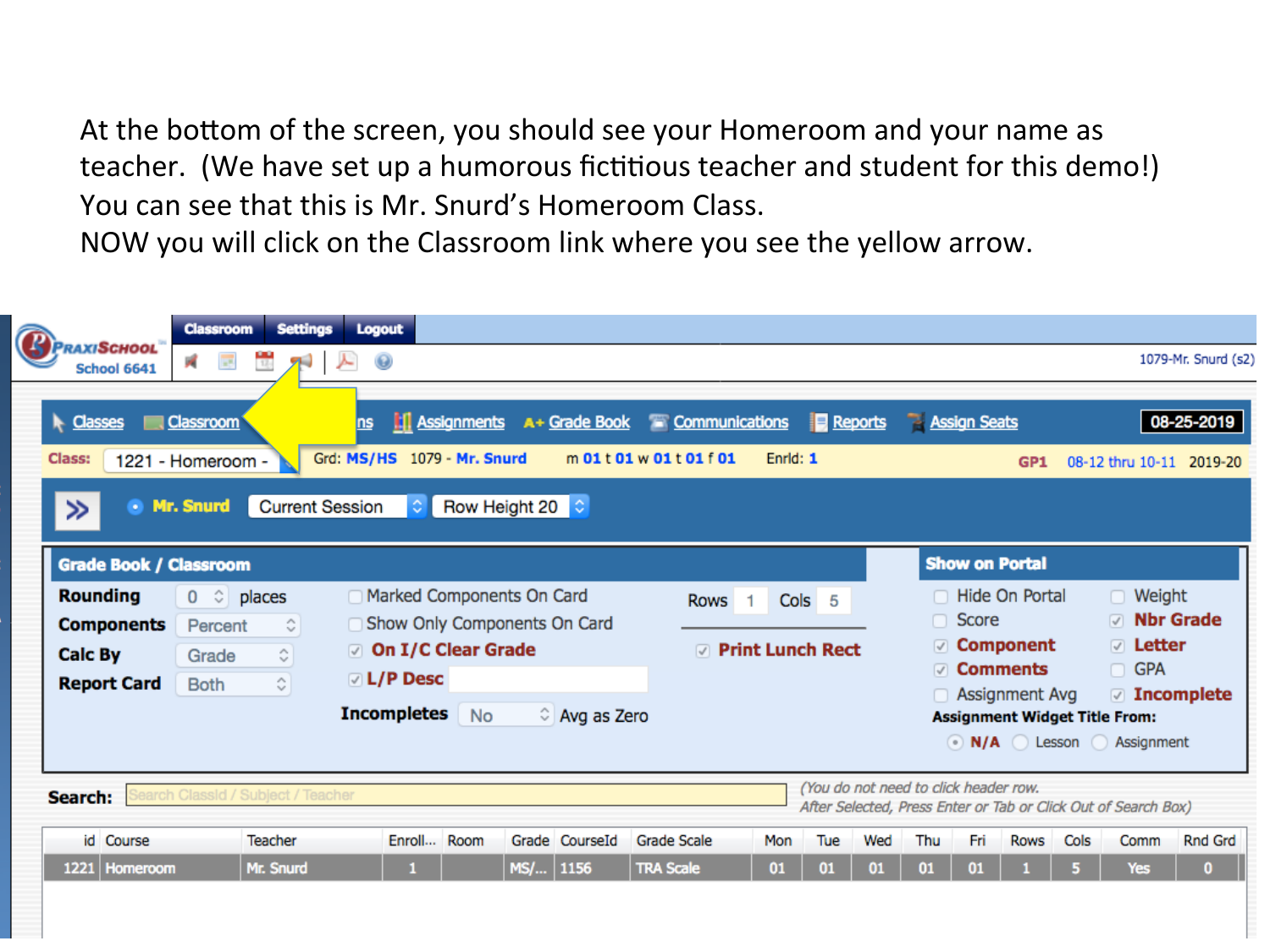FIRST check the date that is marked on the right hand of the screen. Now just above the photo you will see a box that says Mark with a green check. 

Click that box and you will see a check mark show up for present right by your student's name.

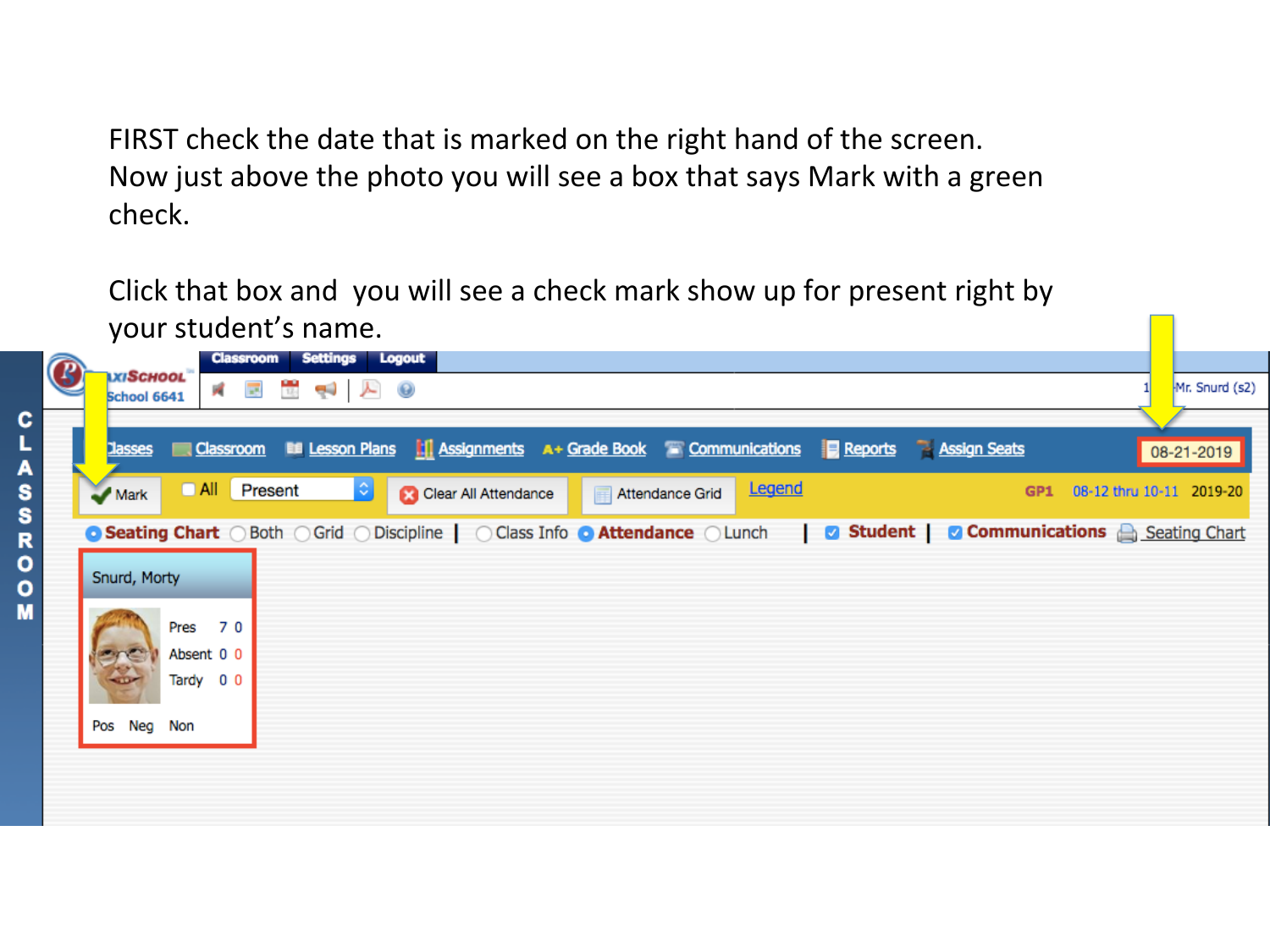We have now taken attendance for this day. You can see the green check mark beside Morty's name in the blue box.

You are DONE!